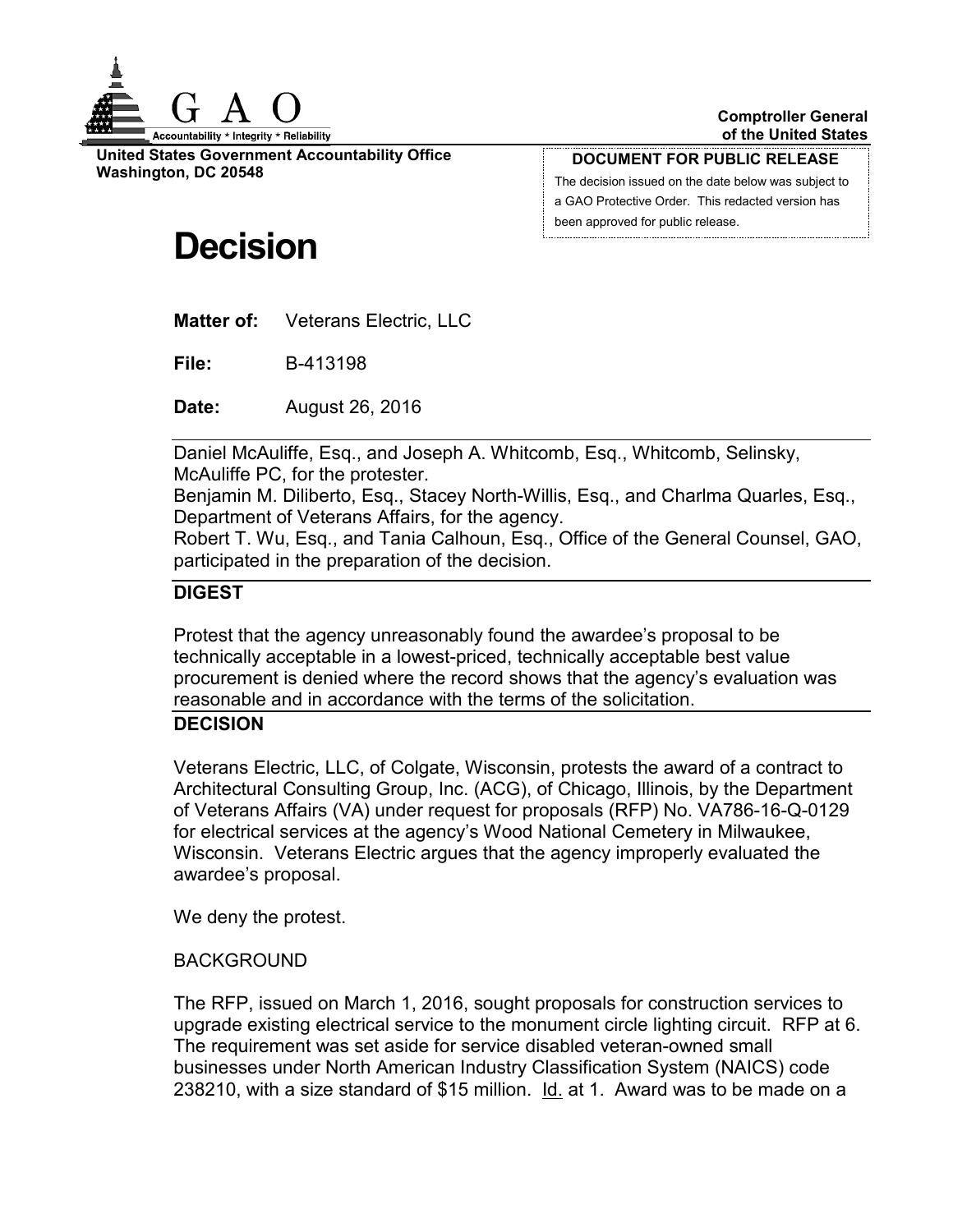lowest-priced, technically-acceptable basis considering technical qualifications, past performance and price. Id. at 11.

With respect to the technical qualifications factor, the RFP stated, "[t]echnical capability will be evaluated to determine the extent to which [the proposal] demonstrates a clear understanding of all features involved in performance of the requirements identified in the [statement of work]." Id. Offerors were instructed to not simply restate the requirements, but to describe, "in detail, how the Offeror intends to meet the requirements." Id. The factor also gave an illustrative list of five technical qualifications: experience performing this type of work, qualifications of technical/key personnel, sufficiency of personnel/equipment, performance plan, and overall technical acceptability. Id.

Two proposals were received, one from Veterans Electric, and the other from ACG. Contracting Officer's Statement at 2. Both were evaluated as technically acceptable. Id. ACG's evaluated price was \$13,400, whereas Veterans Electric submitted a price of \$19,250. Agency Report (AR), exh. 7, Basis of Award at 2. ACG's proposal was selected as the lowest-priced, technically-acceptable offer. After a debriefing, Veterans Electric filed an agency-level protest, which was denied. This protest followed.

### **DISCUSSION**

Veterans Electric argues that the agency unreasonably found ACG's proposal to be technically acceptable. According to the protester, ACG's proposal did not conform to the requirements of the solicitation and ACG was not registered as performing work under the relevant NAICS code. Comments at 1-4. A review of the record shows that the protest is without merit.

The evaluation of an offeror's proposal is a matter within the agency's discretion. Kellogg Brown & Root Servs., Inc., B-400614.3, Feb. 10, 2009, 2009 CPD ¶ 50 at 4. In reviewing a protest against an agency's evaluation of proposals, our Office will not reevaluate proposals, but instead will examine the record to determine whether the agency's judgment was reasonable and consistent with the stated evaluation criteria and applicable procurement statutes and regulations. Triple Canopy, Inc., B-310566.4, Oct. 30, 2008, 2008 CPD ¶ 207 at 7.

Veterans Electric alleges that ACG's proposal did not conform to the RFP's requirements because it did not contain a detailed performance plan, one of the five technical qualifications under the technical qualification factor. Comments at 2. The VA argues that the protester misconstrues the RFP in that the five technical qualifications "were included as examples of information that offerors can provide to help the agency reach a determination as to technical acceptability" and were not included as subfactors to be evaluated individually. Legal Memorandum at 6.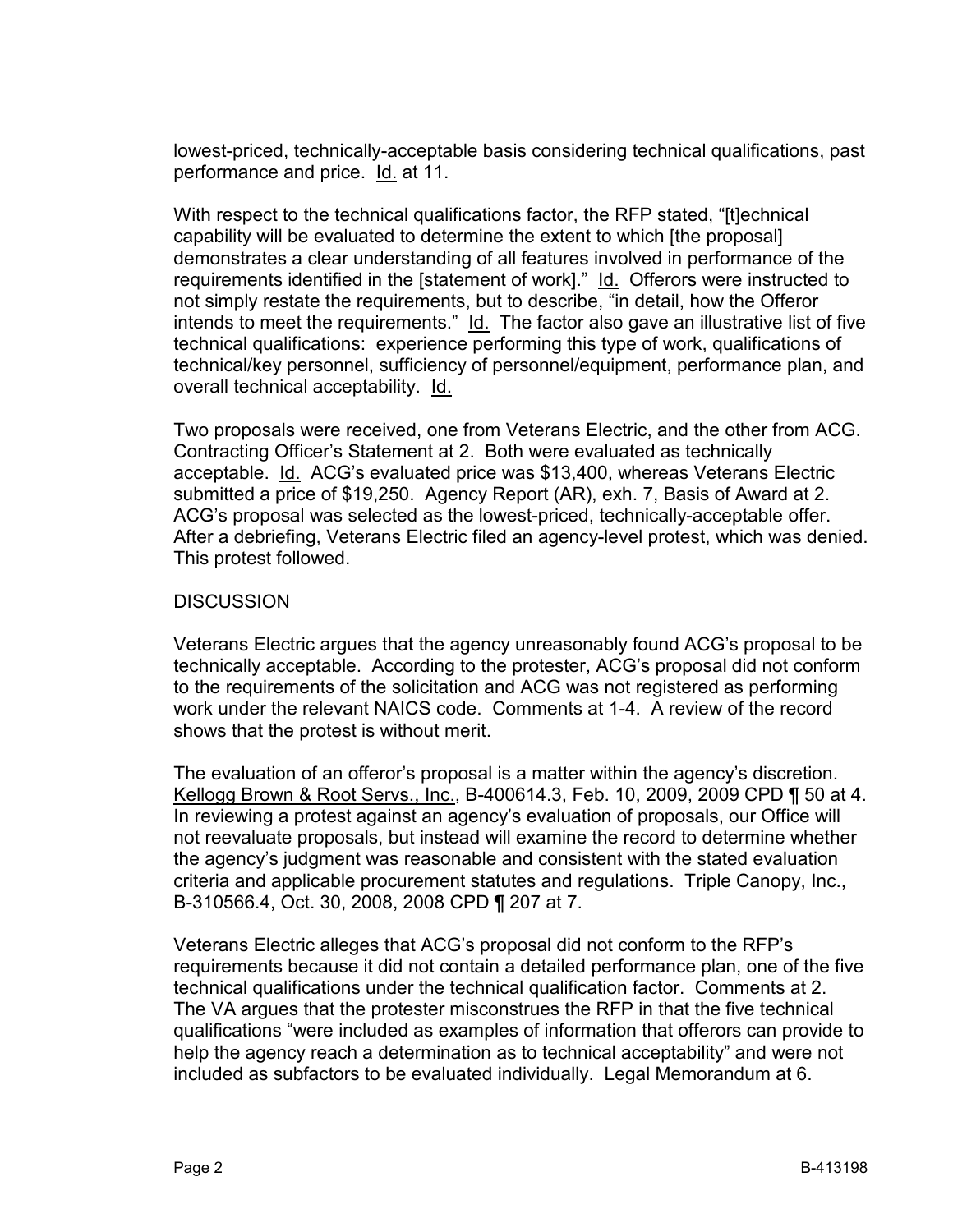Where a protester and agency disagree over the meaning of solicitation language, we will resolve the matter by reading the solicitation as a whole and in a manner that gives effect to all of its provisions; to be reasonable, and therefore valid, an interpretation must be consistent with the solicitation when read as a whole and in a reasonable manner. Alluviam LLC, B-297280, Dec. 15, 2005, 2005 CPD ¶ 223 at 2.

Here, proposals were to demonstrate a clear understanding of the requirements stated in the RFP, including how the offeror intended to meet the requirements. RFP at 11. This language was followed by the term "for example," which was itself followed by the five technical qualifications discussed above. Id. We agree with the VA that the use of the term "for example" prior to delineating the technical qualifications indicates that the qualifications were illustrative and not compulsory in nature. Thus, ACG's failure to provide a detailed performance plan, a matter recognized by the VA in its evaluation, $<sup>1</sup>$  $<sup>1</sup>$  $<sup>1</sup>$  does not support the conclusion that its</sup> proposal did not meet a material solicitation requirement. A review of ACG's proposal shows that it met other aspects of the technical qualifications such as showing the company's experience, work history and capabilities. See generally AR, exh. 4, ACG Proposal. Based on this record, we are provided no basis to question the reasonableness of the agency's evaluation in this regard.

Veterans Electric next argues that ACG's proposal should have been found technically unacceptable because it did not include NAICS code 238210 in its System for Award Management (SAM) registration or its proposal, which the protester asserts shows the awardee "per se" did not possess the technical experience required by the solicitation. Protest at 5. The protester also argues that by the terms of the solicitation, ACG's failure to certify that it met the relevant size standard for this NAICS code, renders its proposal technically unacceptable. Protest at 5; Comments at 3-4.

<span id="page-2-0"></span> $1$  ACG's proposal was found to be technically acceptable by two evaluators, and was assigned two strengths for good experience and a work history at Wood National Cemetery. AR, exh. 6, ACG Technical Evaluation, at 1-4. While ACG's proposal did receive a weakness for subcontracting work, and a deficiency for providing few details in its performance plan, Veterans Electric has not shown why, on this record and under the stated evaluation scheme, such an evaluation would necessarily render ACG's proposal unacceptable. Id. Nothing in the RFP or the evaluation documents requires a determination of unacceptability based on the assignment of a deficiency. Moreover, the record shows that, despite the assignment of a deficiency, both the technical evaluators and the contracting officer viewed ACG's proposal as technically acceptable despite concluding that the firm's proposal lacked a detailed performance plan, which, as discussed, was not a material requirement under the stated evaluation scheme.